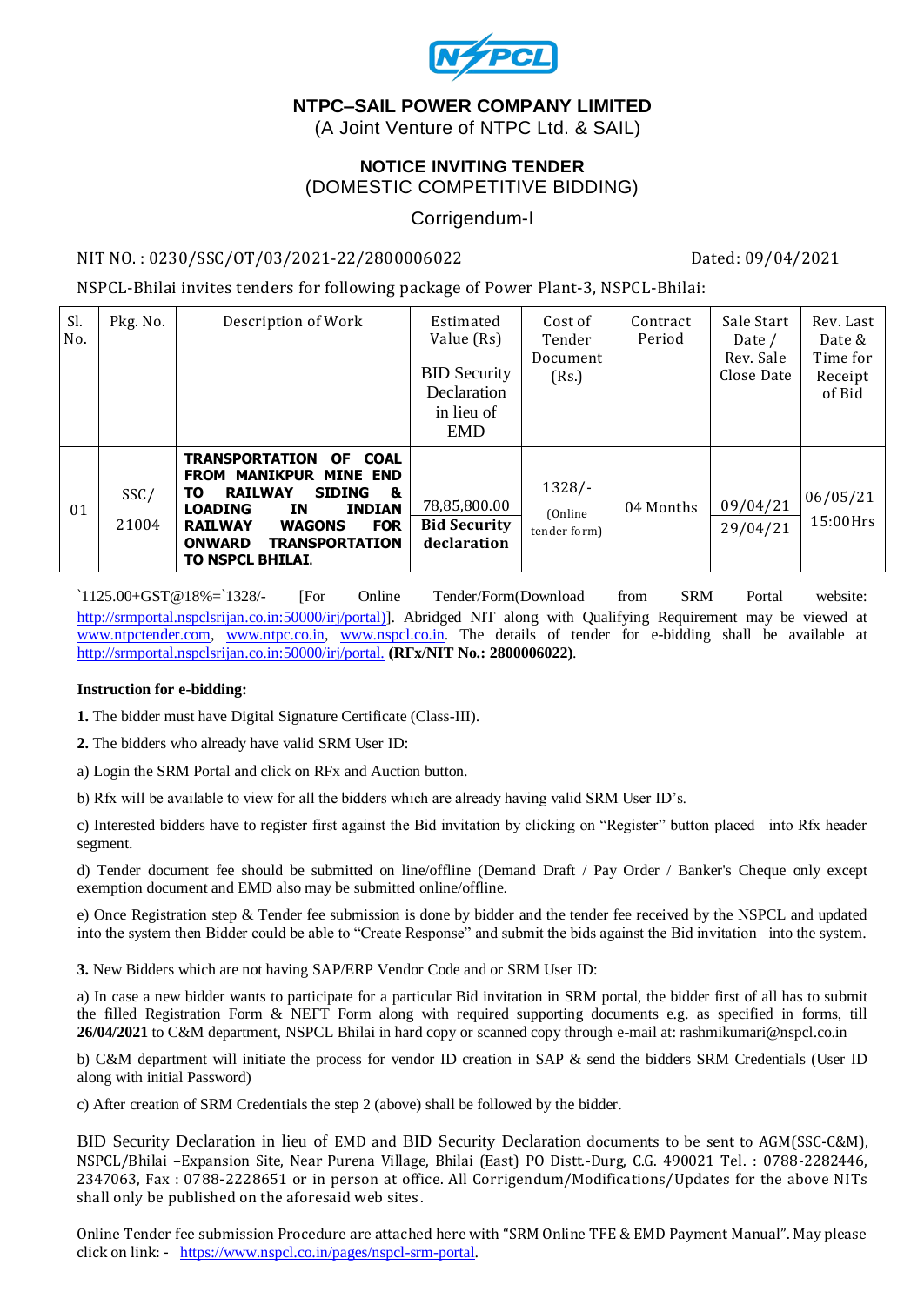# **QUALIFYING REQUIREMENT**

#### **Name of Works: "TRANSPORTATION OF COAL FROM MANIKPUR MINE END TO RAILWAY SIDING & LOADING IN INDIAN RAILWAY WAGONS FOR ONWARD TRANSPORTATION TO NSPCL BHILAI".**

### **1.0 Technical Criteria**

1.1 The bidder should have executed the work of Loading, Transportation by road and unloading and loading of coal or any other mineral into rakes of at least 2 lakh MT quantity in any continuous Four months in last 7 years as on the date of technical bid opening against single order or multiple orders

#### **Notes for technical criteria:**

- a) The word "Executed" mentioned in clause 1.1 means that the Bidder should have achieved the specified criteria with any of the following conditions;
	- i) The work/order is started earlier (prior to the period mentioned in clause 1.1), but completed within the stipulated period. In such cases, entire executed quantity/value of the relevant work vide that work order shall be considered for evaluation.
	- ii) The work/order is started earlier (prior to the period mentioned in clause 1.1), but not completed as on the last date of stipulated period. In such cases, "in progress" executed quantity/value of the relevant work certified by the owner vide that work order as on the last date of the stipulated period shall be considered for evaluation.
	- iii) The work/order is started and completed within the stipulated period as mentioned in the clause 1.1. In such cases, entire executed quantity/value of the relevant work vide that work order shall be considered for evaluation.
	- iv) The work/order is started within the stipulated period as mentioned in the clause 1.1 but not completed as on the last date of stipulated period. In such cases, "in progress" executed quantity/value of the relevant work certified by the owner vide that work order as on the last date of the stipulated period shall be considered for evaluation.
- b) Reference work executed by the bidder as a sub-contractor may also be considered provided the certificate issued by main contractor is duly certified by Project Authority specifying the scope of work executed by the sub-contractor in support of qualifying requirement.

#### **2.0 Financial Criteria**

2.1 The average annual turnover of the Bidder in the preceding three (03) financial years as on the date of Technical bid opening **shall not be less than Rs 104.1468 lakhs (**One Hundred Four Lakhs Fourteen Thousand Six Hundred Eighty Only**.)** 

#### **Notes for Financial Criteria:**

- While computing the annual turnover other income shall not be considered.
- In case where audited results for the last preceding financial year as on the date of Techno-Commercial bid opening are not available, the financial results certified by a practicing Chartered Accountant shall be considered acceptable. In case, Bidder is not able to submit the Certificate from practicing Chartered Accountant certifying its financial parameters, the audited results of three consecutive financial years preceding the last financial year shall be considered for evaluating the financial parameters. Further, a Certificate would be required from the CEO/CFO/Proprietor/Partners as per the format enclosed in the bidding documents stating that the financial results of the Company are under audit as on the date of Techno-Commercial bid opening and the Certificate from the practicing Chartered Accountant certifying the financial parameters is not available.